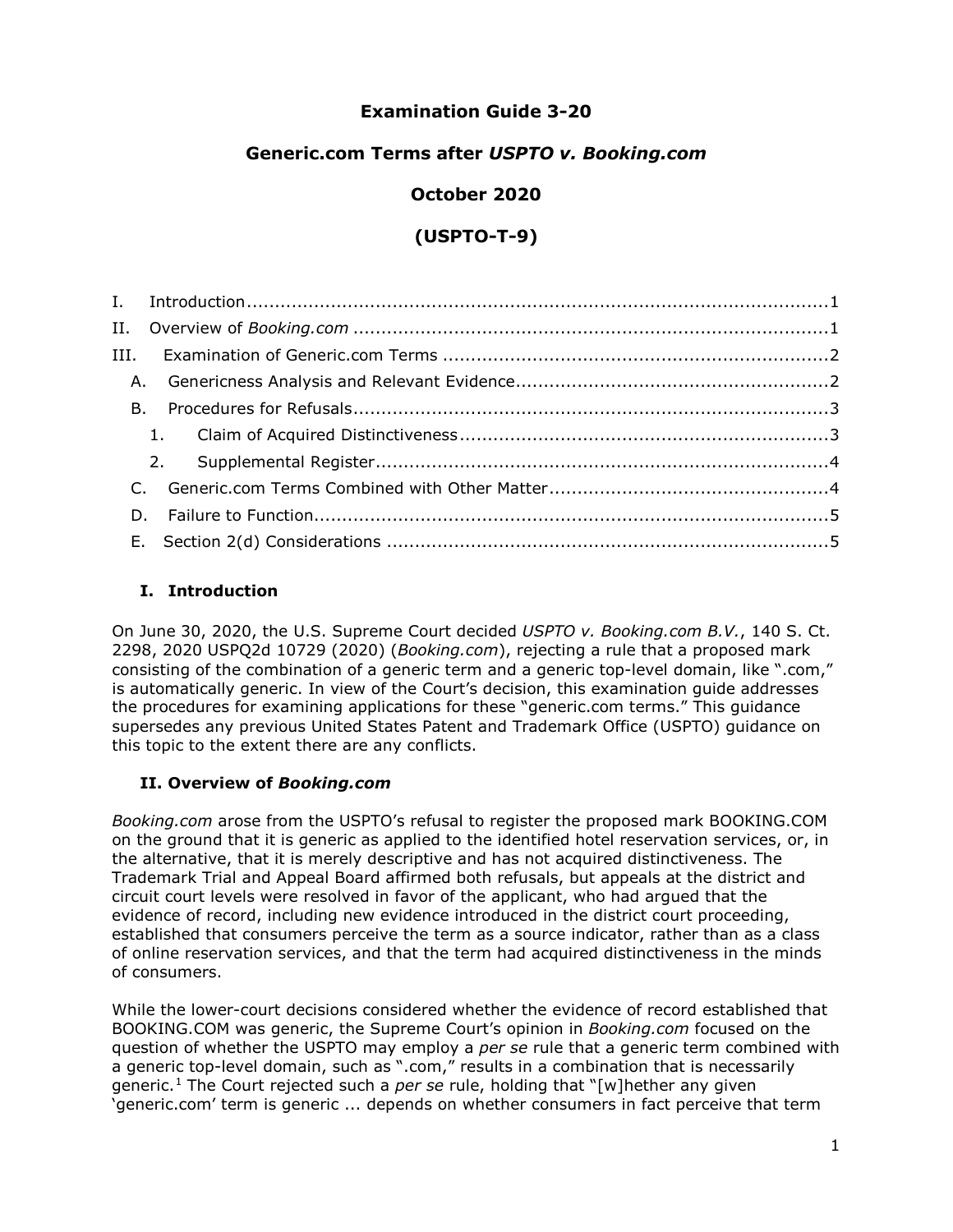as the name of a class or, instead, as a term capable of distinguishing among members of the class."[2](#page-4-3) In reaching its decision, the Court left undisturbed the circuit court's finding that ".com does not itself have source-identifying significance when added to a [second-level domain] like booking."[3](#page-4-4)

Therefore, under *Booking.com*, a proposed mark composed of a generic term combined with a generic top-level domain, such as ".com," is not automatically generic, nor is it automatically non-generic.<sup>[4](#page-4-5)</sup> Instead, as in any other genericness analysis, examining attorneys must evaluate all of the available evidence, including the applicant's evidence of consumer perception, to determine whether the relevant consumers perceive the term as generic for the identified class of goods and/or services or, instead, as capable of serving as a mark. $5$ 

Accordingly, generic.com terms are potentially capable of serving as a mark and may be eligible for registration on the Supplemental Register, or on the Principal Register upon a sufficient showing of acquired distinctiveness. However, a generic.com term may still be refused as generic when warranted by the evidence in the application record.

# <span id="page-1-0"></span>**III. Examination of Generic.com Terms**

*Booking.com* rejected a *per se* rule that generic.com terms are automatically generic but did not otherwise significantly alter the genericness analysis to be applied to generic.com terms or the USPTO's examination procedures regarding these terms. The following guidance pertains to any applied-for mark consisting of a generic.com term, that is, any combination of a generic term and generic top-level domain designating an entity or information, such as ".com," ".net," ".org," ".biz," or ".info."

#### **A. Genericness Analysis and Relevant Evidence**

<span id="page-1-1"></span>In *Booking.com*, the Supreme Court also specifically declined to adopt a rule that these terms are automatically non-generic.<sup>[6](#page-4-7)</sup> Thus, examining attorneys must continue to assess on a case-by-case basis whether, based on the evidence of record, consumers would perceive a generic.com term as the name of a class of goods and/or services or, instead, as at least capable of serving as a source indicator.

To establish that a generic.com term is generic and incapable of serving as a source indicator, the examining attorney must show that the relevant consumers would understand the primary significance of the term, as a whole, to be the name of the class or category of the goods and/or services identified in the application.<sup>[7](#page-4-8)</sup> Generally, evidence showing generic use of the generic.com term in its entirety, including evidence of domain names containing the term for third-party websites offering the same types of goods or services, is a competent source of the consumers' understanding that will support a finding of genericness.<sup>[8](#page-4-9)</sup> However, even in the absence of such evidence, a genericness refusal may be appropriate if the evidence of record otherwise establishes that the combination of the generic elements of the proposed mark "yields no additional meaning *to consumers* capable of distinguishing the goods or services."<sup>[9](#page-4-10)</sup>

Evidence of consumer perception may include "dictionaries, usage by consumers and competitors, use in the trade, and any other source of evidence bearing on how consumers perceive a term's meaning," including relevant and probative consumer surveys.<sup>[10](#page-4-11)</sup> These are the same types of evidence examining attorneys traditionally consider when assessing genericness.<sup>[11](#page-5-0)</sup>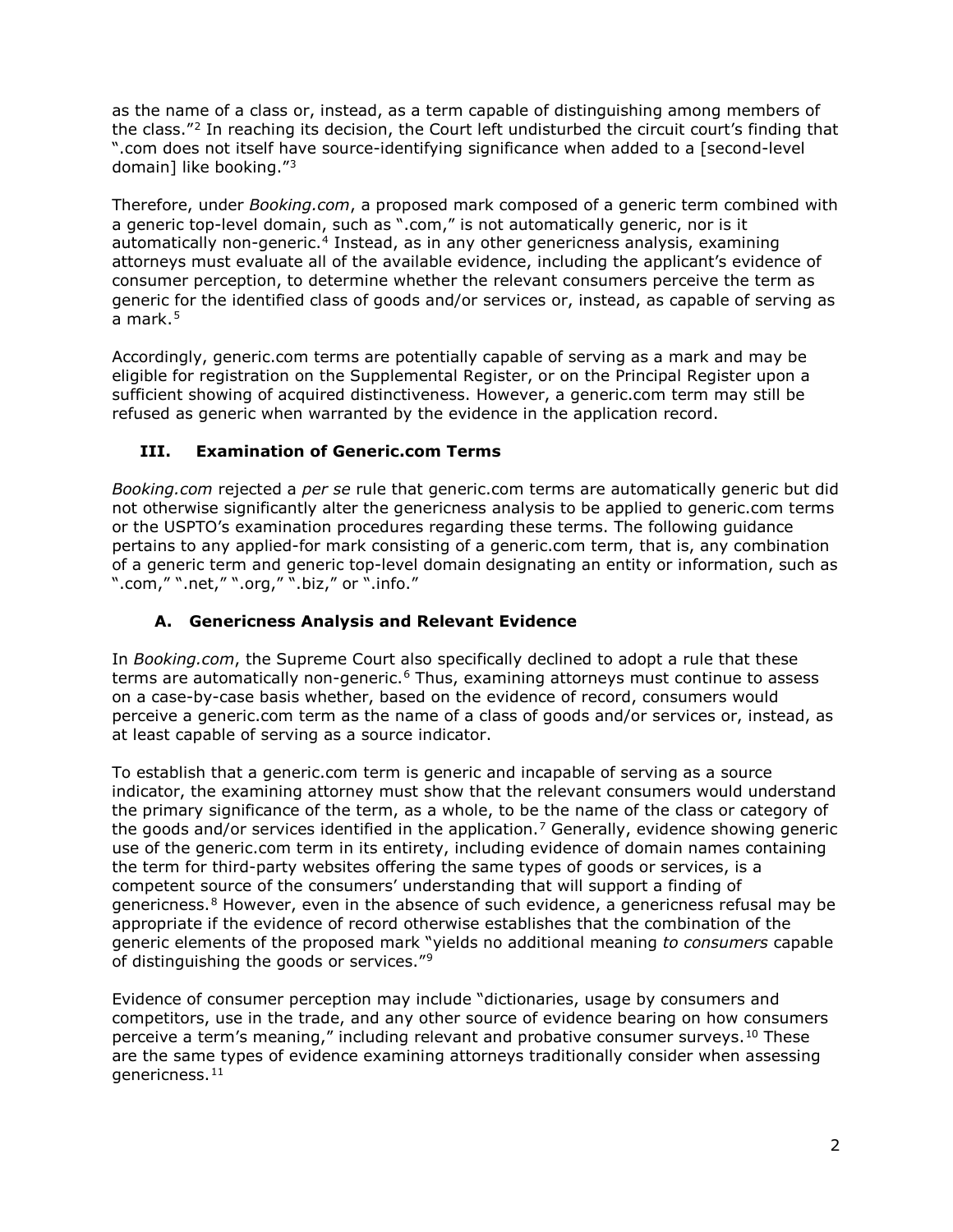The following are examples of the types of evidence that may support the conclusion that consumers would perceive the generic.com term, as a whole, as the name of the class of goods and/or services:

- a combination of dictionary excerpts defining the component elements of the generic.com term;
- significant evidence of generic usage of those elements or the combined term by consumers or competitors in the relevant marketplace;
- evidence of the "generic.com" term used by third parties as part of their domain names (e.g., "[adjective]generic.com") in connection with the same or similar goods and/or services $12$ ; or
- evidence of the applicant's own use of the generic.com term.

When issuing a genericness refusal, the examining attorney must explain how the evidence of record supports the conclusion not only that the individual elements of the generic.com term are generic, but also that, when combined, the combination creates no new or additional significance among consumers capable of indicating source.<sup>13</sup>

# **B. Procedures for Refusals**

<span id="page-2-0"></span>Consistent with existing examination procedures, the examining attorney must not initially refuse registration of a generic.com term on the Principal Register as generic, even if there is strong evidence of genericness.<sup>[14](#page-5-3)</sup> Instead, the examining attorney must refuse the proposed mark as merely descriptive under Trademark Act Section 2(e)(1), 15 U.S.C.  $§1052(e)(1)$ , and provide relevant supporting evidence.<sup>[15](#page-5-4)</sup> If the evidence strongly suggests that the generic.com term is not capable of serving as a source indicator, the refusal must include an advisory that a claim of acquired distinctiveness or an amendment to the Supplemental Register is not recommended.<sup>[16](#page-5-5)</sup> If, on the other hand, the examining attorney determines that the generic.com term is at least capable of serving as a source indicator based on the available evidence, then the examining attorney may advise that the applicant may amend the application to the Supplemental Register.<sup>[17](#page-5-6)</sup> If the record creates doubt as to whether the applied-for generic.com term is capable of functioning as a mark, the examining attorney must refrain from giving any advisory statement.<sup>18</sup>

If the initial application seeks registration on the Supplemental Register or on the Principal Register under a claim of acquired distinctiveness, and there is strong evidence of genericness, then a refusal on the basis that the generic.com term is generic will be appropriate.

# **1. Claim of Acquired Distinctiveness**

<span id="page-2-1"></span>If the application itself or a subsequent submission includes a claim of acquired distinctiveness under Trademark Act Section 2(f), 15 U.S.C. §1052(f), the examining attorney must carefully review the applicant's evidence in support of the claim, along with all other available evidence, to determine whether the relevant consumers have, in fact, come to view the proposed generic.com term as an indicator of source for the identified goods and/or services.[19](#page-5-8)

Under *Booking.com*, generic.com terms are neither *per se* generic, nor *per se* non-generic.[20](#page-5-9) However, given the nature of these terms, the available evidence will likely support a conclusion that they are, at least, highly descriptive, and thus consumers would be less likely to believe that they indicate source in any party. Thus, for generic.com terms, applicants will generally have a greater evidentiary burden to establish that the proposed mark has acquired distinctiveness.<sup>[21](#page-5-10)</sup>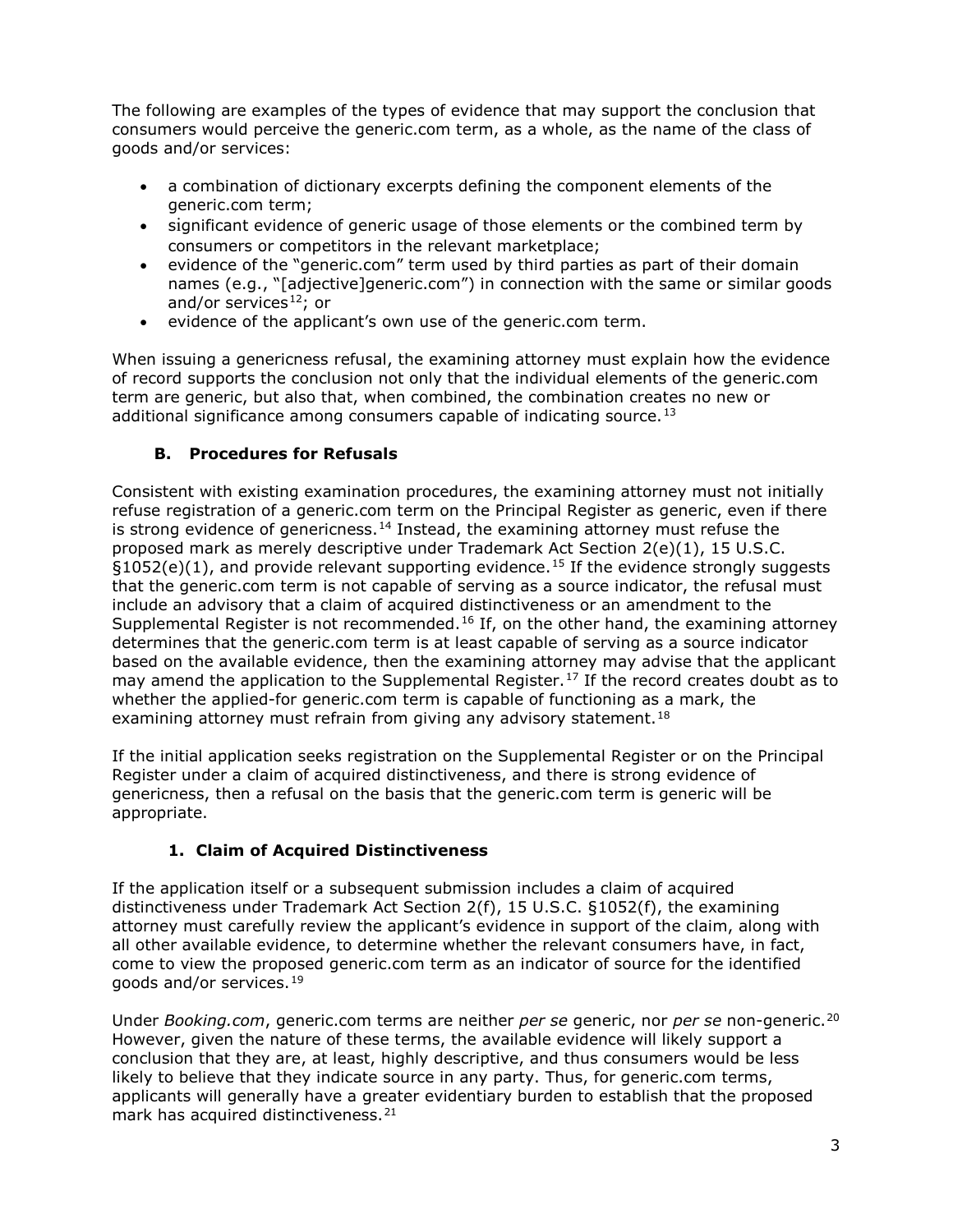Accordingly, evidence of five years' use or reliance solely on a prior registration for the same term will usually be insufficient to support a Section 2(f) claim for a generic.com term.[22](#page-5-11) Typically, the applicant will need to provide a significant amount of actual evidence that the generic.com term has acquired distinctiveness in the minds of consumers.<sup>[23](#page-5-12)</sup>

Evidence submitted in support of the Section 2(f) claim may include consumer surveys; consumer declarations; declarations or other relevant and probative evidence showing the duration, extent, and nature of the applicant's use of the proposed mark, including the degree of exclusivity of use; related advertising expenditures; letters or statements from the trade or public; and any other appropriate evidence tending to show that the proposed mark distinguishes the goods or services to consumers. $24$ 

Regarding consumer surveys, in particular, the Supreme Court cautioned that they must be properly designed and interpreted to ensure that they are an accurate and reliable representation of consumer perception of a proposed mark.<sup>[25](#page-5-14)</sup> Therefore, an applicant submitting a survey must carefully frame its questions and provide a report, typically from a survey expert, documenting the procedural aspects of the survey and statistical accuracy of the results.<sup>[26](#page-5-15)</sup> Information regarding how the survey was conducted, the questionnaire itself, the universe of consumers surveyed, the number of participants surveyed, and the geographic scope of the survey should be submitted within or along with such a report.<sup>[27](#page-5-16)</sup> If this information is not provided, the examining attorney may request it under 37 C.F.R.  $$2.61(b).$ 

If the examining attorney determines that the evidence of record establishes that the generic.com term is, in fact, a generic name for the identified goods and/or services, the examining attorney must refuse registration on the ground that the term is generic and indicate that the claim of acquired distinctiveness does not overcome the refusal.<sup>[28](#page-5-17)</sup> The statutory basis for this refusal is Trademark Act Sections 1, 2, and 45, 15 U.S.C. §§1051, 1052, and 1127, for goods, or Sections 1, 2, 3, and 45, 15 U.S.C. §§1051, 1052, 1053, and 1127, for services. In addition to this refusal, the examining attorney must issue or maintain, in the alternative, a refusal under Trademark Act Section 2(e)(1) on the ground that the proposed mark is merely descriptive.<sup>[29](#page-5-18)</sup> This refusal must separately explain why the showing of acquired distinctiveness is insufficient to overcome the descriptiveness refusal even if the proposed mark is ultimately deemed not to be generic.<sup>[30](#page-5-19)</sup>

# **2. Supplemental Register**

<span id="page-3-0"></span>If the application itself or a subsequent submission requests registration on the Supplemental Register, and the evidence supports a determination that the proposed generic.com term is generic, registration must be refused under Trademark Act Sections 23(c) and 45, 15 U.S.C. §§1091(c), 1127.<sup>[31](#page-5-20)</sup>

If the examining attorney determines that the available evidence establishes that the proposed generic.com term is at least capable of indicating source but is insufficient to show that the term has acquired distinctiveness, the examining attorney may allow registration on the Supplemental Register, if otherwise appropriate.<sup>[32](#page-5-21)</sup>

# **C. Generic.com Terms Combined with Other Matter**

<span id="page-3-1"></span>Examining attorneys must follow existing disclaimer policy and procedure when examining proposed marks containing generic.com terms and other matter.<sup>[33](#page-5-22)</sup> If the examining attorney determines that, based on the evidence, the generic.com term is incapable of serving as a source indicator and is separable from the other matter in the proposed mark,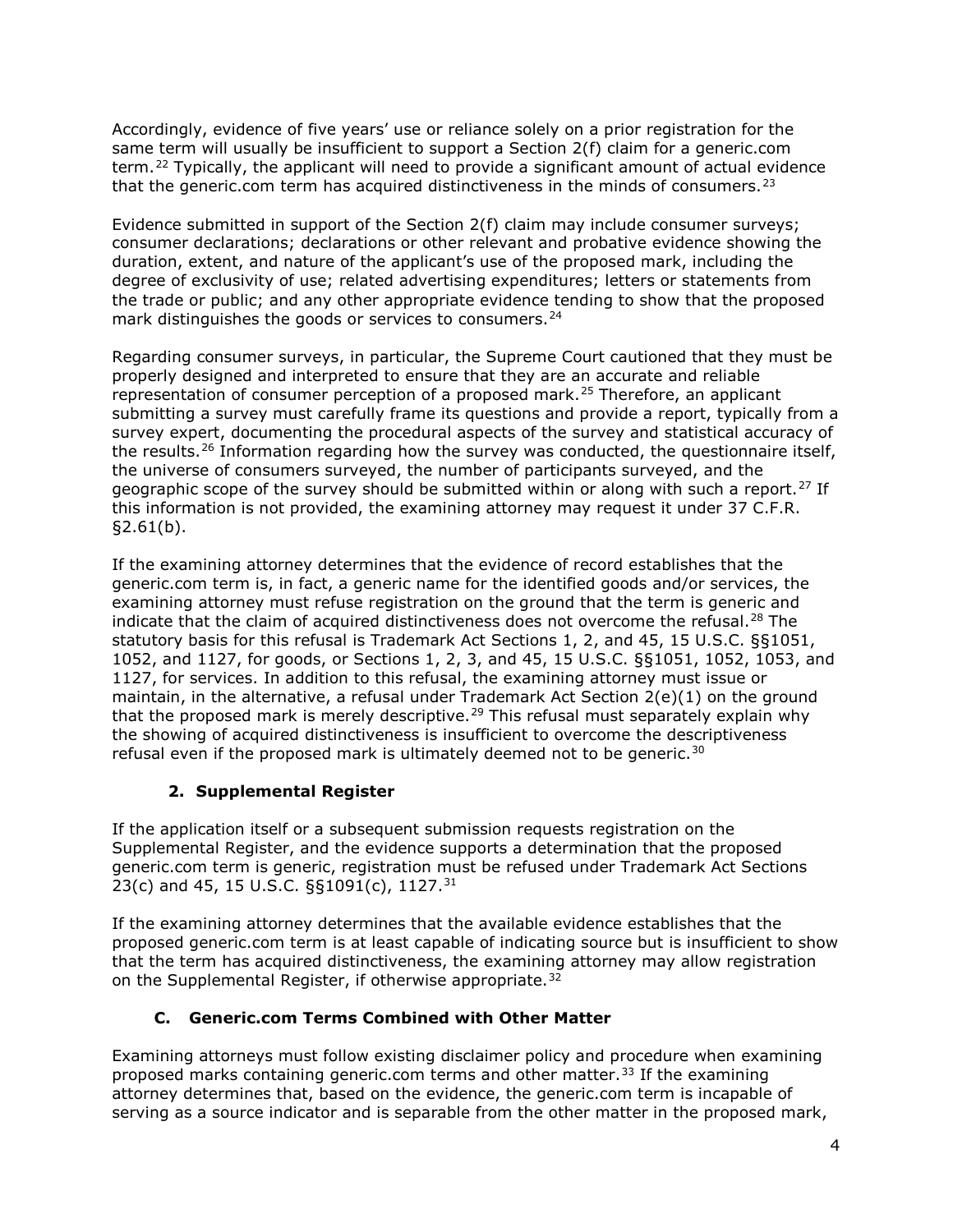a disclaimer of the term is appropriate, whether registration is sought on the Principal Register or Supplemental Register.<sup>[34](#page-5-23)</sup> Generally, when disclaiming a generic.com term, the term must be disclaimed in its entirety, rather than disclaiming the generic term and the generic top-level domain separately.<sup>[35](#page-5-24)</sup>

If an applicant claims acquired distinctiveness in part as to a generic.com term that is combined with other matter, the evidence of acquired distinctiveness should be evaluated in accordance with [section II.B.1](#page-2-1) above.

#### **D. Failure to Function**

<span id="page-4-0"></span>Examining attorneys must also consider whether the specimen of use shows the generic.com term being used solely as a website address and not in a trademark or service mark manner. If so, a refusal on the ground that the proposed mark fails to function as a trademark or service mark is appropriate.<sup>[36](#page-5-25)</sup> The statutory basis for this refusal is Trademark Act Sections 1, 2, and 45, 15 U.S.C. §§1051, 1052, and 1127, for goods, or Sections 1, 2, 3, and 45, 15 U.S.C. §§1051, 1052, 1053, and 1127, for services. The statutory basis for refusal of registration on the Supplemental Register of matter that does not function as a mark is Sections 23(c) and 45 of the Trademark Act, 15 U.S.C. §§1091(c), 1127.

#### **E. Section 2(d) Considerations**

<span id="page-4-1"></span>In *Booking.com*, the Supreme Court recognized that registered generic.com terms may be subject to a narrower scope of trademark protection, noting that "[w]hen a mark incorporates generic or highly descriptive components, consumers are less likely to think that other uses of the common element emanate from the mark's owner."[37](#page-5-26)

Accordingly, examining attorneys may take this into account when considering whether a prior registration for a generic.com term that contains the same generic or highly descriptive terms that appear in a proposed mark should be cited under Trademark Act Section 2(d). Generally, in these circumstances, if there is other matter in either of the marks that would allow consumers to differentiate them, the examining attorney may reasonably determine that confusion as to source is not likely.<sup>[38](#page-5-27)</sup> However, each case must be considered on its own merits, with consideration given to all relevant likelihood-ofconfusion factors for which there is evidence of record.[39](#page-5-28)

<span id="page-4-2"></span><sup>1</sup> *See USPTO v. Booking.com B.V.*, 140 S. Ct. 2298, 2301, 2020 USPQ2d 10729, at \*2 (2020). 2 *Id.* at 2307, 2020 USPQ2d 10729, at \*7.  $\overline{a}$ 

<span id="page-4-3"></span>

<span id="page-4-4"></span><sup>3</sup> *Booking.com B.V. v. USPTO*, 915 F.3d 171, 185 (4th Cir. 2019), *aff'd*, *USPTO v. Booking.com B.V.*, 140 S. Ct. 2298, 2301, 2020 USPQ2d 10729, at \*2 (2020)

<span id="page-4-5"></span><sup>4</sup> *See Booking.com*, 140 S. Ct. at 2307, 2020 USPQ2d 10729, at \*7.

<sup>5</sup> *See id.*

<span id="page-4-7"></span><span id="page-4-6"></span><sup>6</sup> *See id.*

<span id="page-4-9"></span><span id="page-4-8"></span><sup>7</sup> *See id.* at 2304, 2020 USPQ2d 10729, at \*5; *H. Marvin Ginn Corp. v. Int'l Ass'n of Fire Chiefs, Inc.*, 782 F.2d 987, 989-90, 228 USPQ 528, 530 (Fed. Cir. 1986); *Trademark Manual of Examining Procedure* (TMEP) §1209.01(c)(i). <sup>8</sup> See Princeton Vanguard, LLC v. Frito-Lay N. Am., Inc., 786 F.3d 960, 968, 114 USPQ2d 1827, 1832 (Fed. Cir. 2015); TMEP §1209.01(c)(i); *see also In re Hotels.com*, *L.P.*, 573 F.3d 1300, 1304, 91 USPQ2d 1532, 1535-36 (Fed. Cir. 2009) (evidence of similar usages of "hotels.com" in domain names of others providing hotel information and reservation services supported a prima facie case of genericness); *In re Reed Elsevier Props.*, 482 F.3d 1376, 1379-80, 82 USPQ2d 1378, 1380-81 (Fed. Cir. 2007) (evidence of eight websites containing "lawyer.com" or "lawyers.com" in the domain name constituted substantial evidence to support the Trademark Trial and Appeal Board's (TTAB) finding that "LAWYERS.COM" is generic for the service of providing an online interactive database featuring information exchange in the field of law, legal news, and legal services).

<span id="page-4-11"></span><span id="page-4-10"></span><sup>9</sup> *See Booking.com*, 140 S. Ct. at 2306, 2020 USPQ2d 10729, at \*7; *see also* TMEP §1209.01(c)(i). 10 *Booking.com*, 140 S. Ct. at 2307 n.6, 2020 USPQ2d 10729, at \*7 n.6.